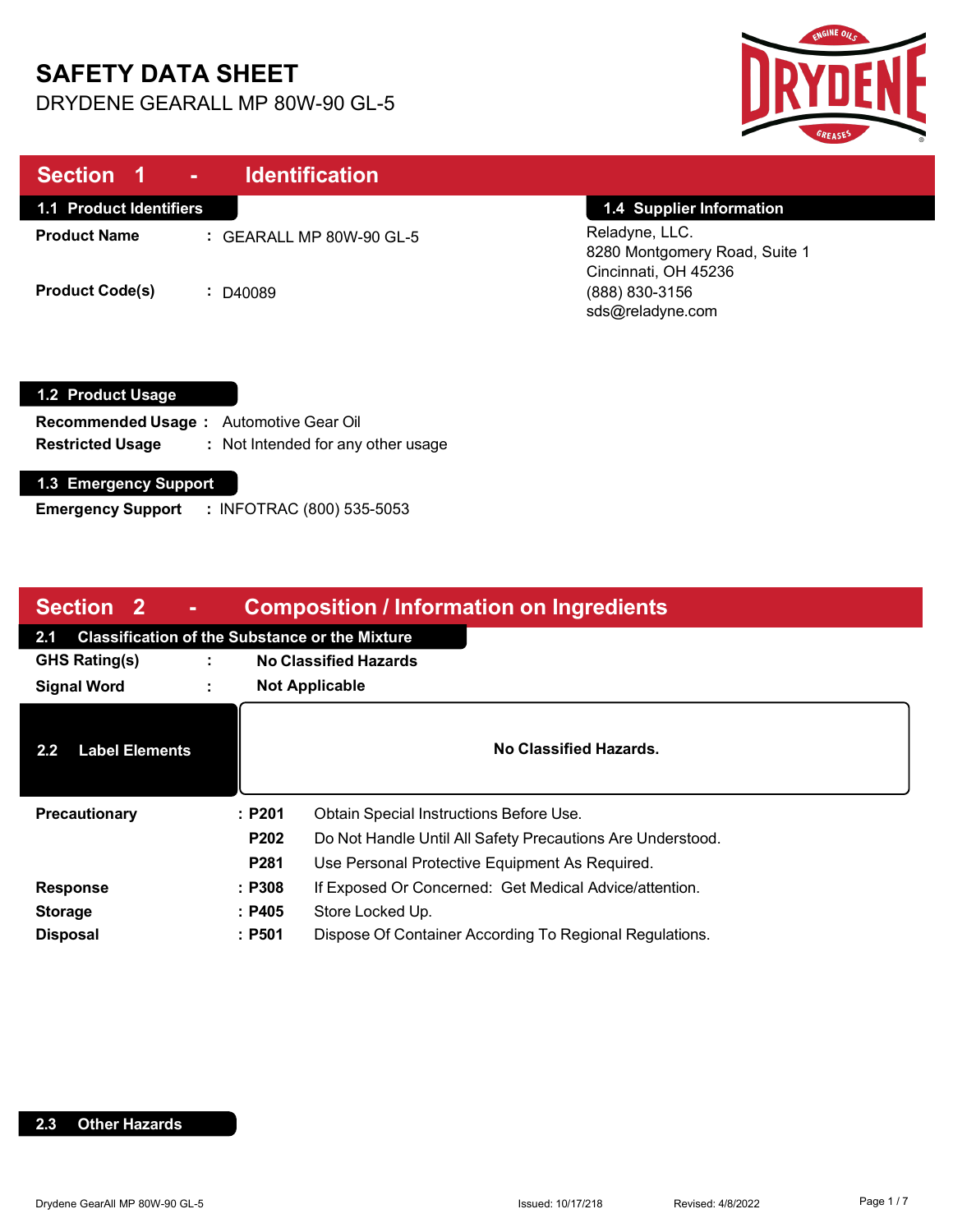| 3.1 Substance Details                     |            |         |
|-------------------------------------------|------------|---------|
| <b>Chemical Name</b>                      | CAS#       | %Weight |
| RESIDUAL OILS, PETROLEUM, SOLVENT-DEWAXED | 64742-62-7 | 55.0    |
| <b>BASE OIL SEVERELY REFINED</b>          | 64742-65-0 | 39.0    |

| INERT | The remaining percentage are not listed as Physical or Health Hazards (29 CFR 1910.1200) | 6.0 |
|-------|------------------------------------------------------------------------------------------|-----|

Products containing mineral oil with less than 3% DMSO extract as measured by IP-346.

| <b>Section 4</b>                     | <b>First Aid Measures</b>                                                                                                                                                                                                                                                                                                                                                                                                                                                                  |
|--------------------------------------|--------------------------------------------------------------------------------------------------------------------------------------------------------------------------------------------------------------------------------------------------------------------------------------------------------------------------------------------------------------------------------------------------------------------------------------------------------------------------------------------|
| <b>First Aid Measures</b><br>4.1     |                                                                                                                                                                                                                                                                                                                                                                                                                                                                                            |
| <b>Eye Contact</b>                   | : Immediately flush eyes with plenty of water occasionally lifting the upper and lower eyelids.<br>Check for and remove any contact lenses. Continue to rinse for atleast 20 minutes. Get<br><b>Medical Attention.</b>                                                                                                                                                                                                                                                                     |
| <b>Inhalation</b>                    | : Remove victim to fresh air and keep at rest in a position comfortable for breathing. If breathing<br>is irregular or if respiratory arrest occurs, provide artificial respiration or oxygen by trained<br>personnel. It may be dangerous to the person providing aid to give mouth to mouth<br>resuscitation. Maintain an open airway. Get medical attention if symptoms occur.                                                                                                          |
| Ingestion                            | : Wash out mouth with water. If material has been swallowed and the exposed person is<br>conscious, give small quantities of water to drink. Stop if the exposed person feels sick as<br>vomiting may be dangerous. Do not induce vomiting unless directed to do so by medical<br>personnel. If vomiting occurs, the head should be kept low so that vomit does not enter the<br>lungs. Never give anything by mouth to an unconscious person. get medical attention if<br>symptoms occur. |
| <b>Symptoms &amp; Effects</b><br>4.2 |                                                                                                                                                                                                                                                                                                                                                                                                                                                                                            |
| <b>To Physician</b>                  | : Treat symptomatically. Contact poison specialist if product has been ingested.                                                                                                                                                                                                                                                                                                                                                                                                           |
| <b>Specific Treatment</b>            | : No Specific Treatment.                                                                                                                                                                                                                                                                                                                                                                                                                                                                   |
| <b>Medical Attention</b><br>4.3      |                                                                                                                                                                                                                                                                                                                                                                                                                                                                                            |
| <b>Protection of First Aiders</b>    | No action should be taken involving any personal risk or without suitable training. It<br>may be dangerous to the person providing aid to give mouth-to-mouth resuscitation.                                                                                                                                                                                                                                                                                                               |
| <b>Note To Doctor</b>                | : Aspiration during swallowing or vomiting may severely damage the lungs. If evacuation<br>of stomach contents is necessary, use method least likely to cause aspiration.                                                                                                                                                                                                                                                                                                                  |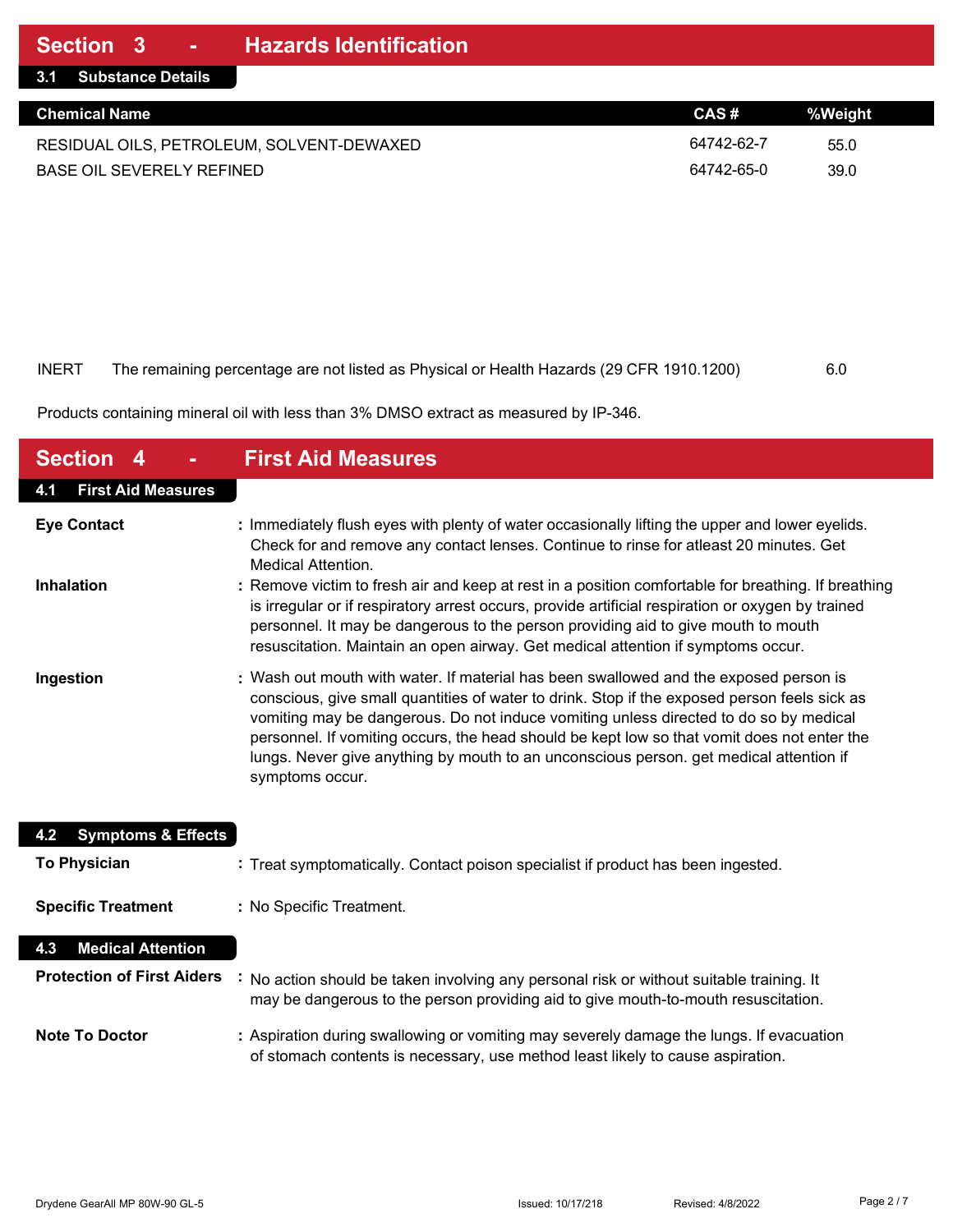### **Section 5 - Fire Fighting**

| UUUNUI V                                             |                                                                                                                                                                                                                                                                                                                                                                                                                                                                  |
|------------------------------------------------------|------------------------------------------------------------------------------------------------------------------------------------------------------------------------------------------------------------------------------------------------------------------------------------------------------------------------------------------------------------------------------------------------------------------------------------------------------------------|
| <b>Extinguishing Media</b><br>5.1                    |                                                                                                                                                                                                                                                                                                                                                                                                                                                                  |
| Suitable Media<br>Unsuitable Media                   | : CO2, Dry chemical, or Foam. Water can be used to cool and protect product. Do not use<br>water jet as an extinguisher, it will spread the fire.                                                                                                                                                                                                                                                                                                                |
| <b>Specific Hazards</b><br>5.2                       |                                                                                                                                                                                                                                                                                                                                                                                                                                                                  |
| <b>Specific hazards</b><br>arising from this product | : When heated, hazardous gases may be released including: sulfur dioxide. A solid stream of<br>water will spread the burning material. Material creates a special hazard because it floats on<br>water. This material creates a special hazard because it floats on water. This material is<br>harmful to aquatic life. Any fire water contaminated with this material must be contained and<br>prevented from being discharged to any waterway, sewer or drain. |
| <b>Firefighters Advice</b><br>5.3                    |                                                                                                                                                                                                                                                                                                                                                                                                                                                                  |
| <b>Special protective</b><br>equipment               | : Fire Equipment Information: Fire-fighters should wear appriovirate protective equipment and<br>sel contained breathing apparatus (SCBA) with a full face -piece operated in positive<br>pressure mode.                                                                                                                                                                                                                                                         |

### **Section 6 - Accidental Release Measures**

#### **6.1 Personal precautions, protective equipment**

**General Measures :** No health affects expect from the cleanup of this material if contact can be avoided. Follow personal protect equipment recommendations found in section 8 of this SDS.

#### **6.2 Environmental Precautions**

**Non-Emergency Personnel :** Avoid dispersal of spilled material and runoff and contact with soil , waterways, drains and sewers. Inform authorities if the product has caused environmental pollution Water Polluting Material may be harmful to the environment if released in large quantities.

| 6.3                           | <b>Materials &amp; Methods to Contain and Cleanup</b>                                                                                                                                                                                                                                                                                                                                                                                                                                                                             |
|-------------------------------|-----------------------------------------------------------------------------------------------------------------------------------------------------------------------------------------------------------------------------------------------------------------------------------------------------------------------------------------------------------------------------------------------------------------------------------------------------------------------------------------------------------------------------------|
| <b>Reference Section 8</b>    | : Follow all protective equipment recommendations provided in Section 8.                                                                                                                                                                                                                                                                                                                                                                                                                                                          |
| <b>Spill Control Measures</b> | : Prevent the spread of any spill to minimize harm to human health and the environment if<br>safe to do so. Wear complete and proper personal protective equipment following the<br>recommendation of Section 8 at a minimum. Dike with suitable absorbent material like<br>granulated clay. Dispose of according to Federal, State, Local, or Provincial regulations.<br>Used fluid should be disposed of at a recycling center.                                                                                                 |
|                               | Containment and Cleanup: Stop leak if without risk. Move containers from spill area. Approach release from upwind.<br>Prevent entry into sewers, water courses, basements or confined areas. Wash spillage's<br>with noncombustible, absorbent material e.g. sand earth vermiculite or diatomaceous earth<br>and place in container for disposal according to local regulations. Dispose of via licensed<br>waste disposal contractor. Contaminated absorbent material may pose the same threat<br>hazard as the spilled product. |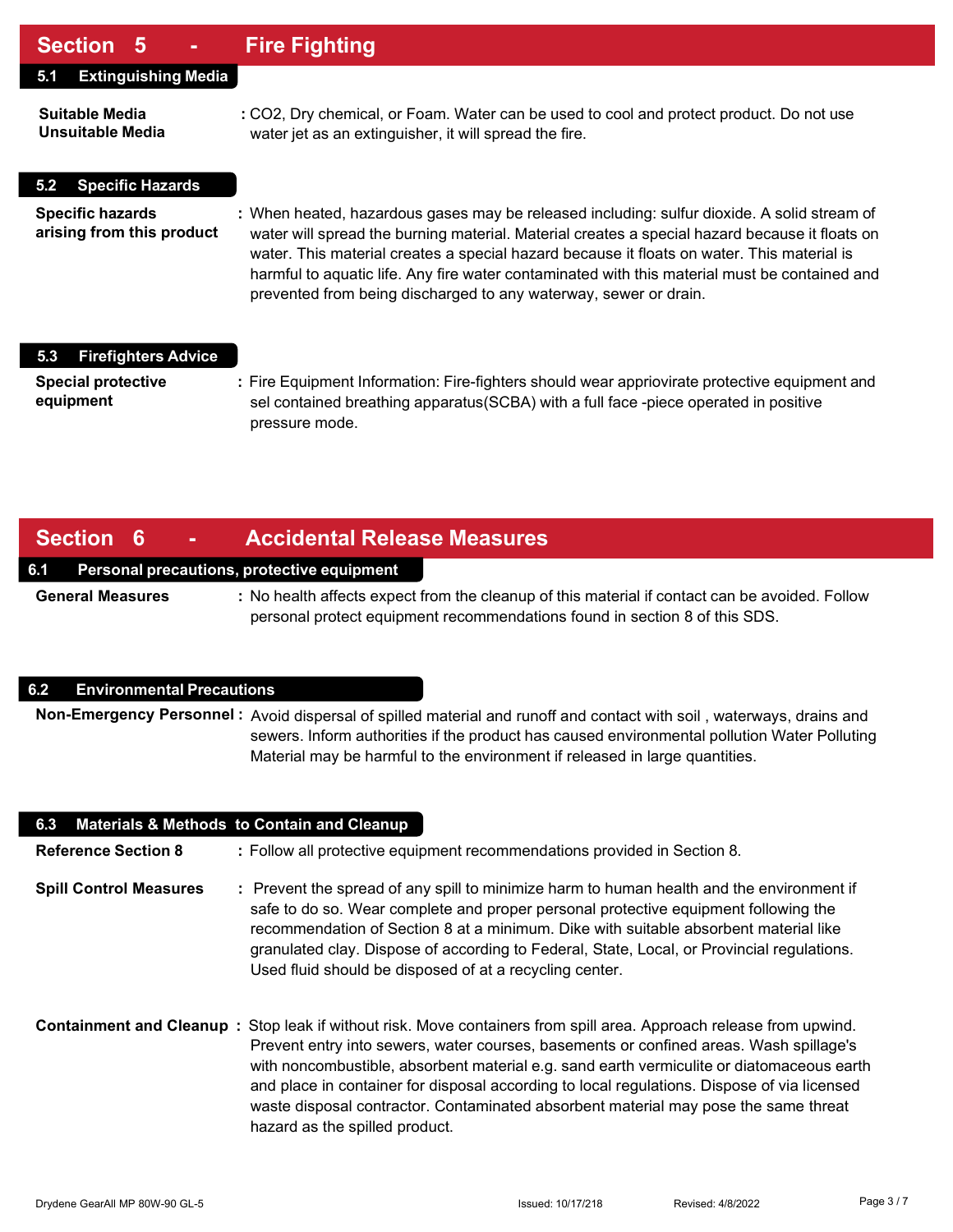### **Section 7 - Handling & Storage**

**7.1 Safe Handling**

**Personal Protective :** Put on appropriate personal protective equipment (see section 8). Do not ingest. Avoid **Equipment** contact with eyes, skin and clothing. Avoid breathing vapor or mist. Avoid release to the environment. Keep in the original container or an approved alternative made from a compatible material, keep lid tightly closed when not in use. Empty containers retain product residue and can be hazardous. Do not reuse container.

#### **7.2 Safe Storage**

**Required conditions :** Odorous and toxic fumes may form from the decomposition of this product if stored at temperatures in excess of 113 deg F (45 deg C) for extended periods of time or if heat sources in excess of 250 deg F (121 deg C) are used. Store away from incompatible materials. See section 10 for incompatible materials.

#### **7.3 Specific End Use**

**Designed Purpose :** This product is designed for use as a Automotive Gear Oil

| Section 8                | <b>Exposure Control</b><br><b>Contractor</b>                                                                      |                        |               |
|--------------------------|-------------------------------------------------------------------------------------------------------------------|------------------------|---------------|
| <b>CAS</b>               | 8.1 United States Exposure Limits<br><b>Chemical Name</b>                                                         | <b>Exposure Limits</b> | <b>Source</b> |
| 64742-55-8<br>64742-65-0 | Distillates, petroleum, hydrotreated light paraffinic<br>Distillates, petroleum, solvent-dewaxed heavy paraffinic | 5mg/m3<br>5mg/m3       | NLM CIP       |

| <b>Exposure Controls</b><br>8.2                 |                                                                                                                                                                                                                                                                                                                                                                                  |
|-------------------------------------------------|----------------------------------------------------------------------------------------------------------------------------------------------------------------------------------------------------------------------------------------------------------------------------------------------------------------------------------------------------------------------------------|
| <b>Engineering Controls</b>                     | : Material should be handled in enclosed vessels and equipment, in which case general room<br>ventilation should be sufficient. Local exhaust ventilation should be used at points where dust,<br>mist, vapors or gases can escape into the room air. No special requirements under ordinary<br>conditions of use and with adequate ventilation.                                 |
| <b>Enviromental Exposure</b><br><b>Controls</b> | : General room ventilation should be satisfactory. Local exhaust ventilation may be necessary if<br>misting is generated.                                                                                                                                                                                                                                                        |
| <b>Hygeine Measures</b>                         | : Always observe good personal hygiene measures, such as washing after handling the material<br>and before eating, drinking, and/or smoking. Routinely wash work clothing to remove<br>contaminants. Discard contaminated footwear that cannot be cleaned.                                                                                                                       |
| <b>Eye / Face Protection</b>                    | : If contact is likely, safety glasses with side shields are recommended.                                                                                                                                                                                                                                                                                                        |
| <b>Skin / Hand Protection</b>                   | : Butyl rubber. Use nitrile or neoprene gloves. Use good industrial hygiene practices. In case of<br>skin contact, wash hands and arms with soap and water. Use caution when opening manway<br>covers of storage and transportation containers. 3-nitroaniline crystals may be present on the<br>interior surface of these openings. 3-nitroaniline is toxic by dermal exposure. |
| <b>Respiratory Protection</b>                   | : Use a properly fitted air purifying or supplied air respirator complying with an approved standard<br>if a risk assessment indicates this a necessary. Respirator selection must be based on known<br>or anticipated exposure levels, the hazards of the product and the safe working limits of the<br>selected respirator.                                                    |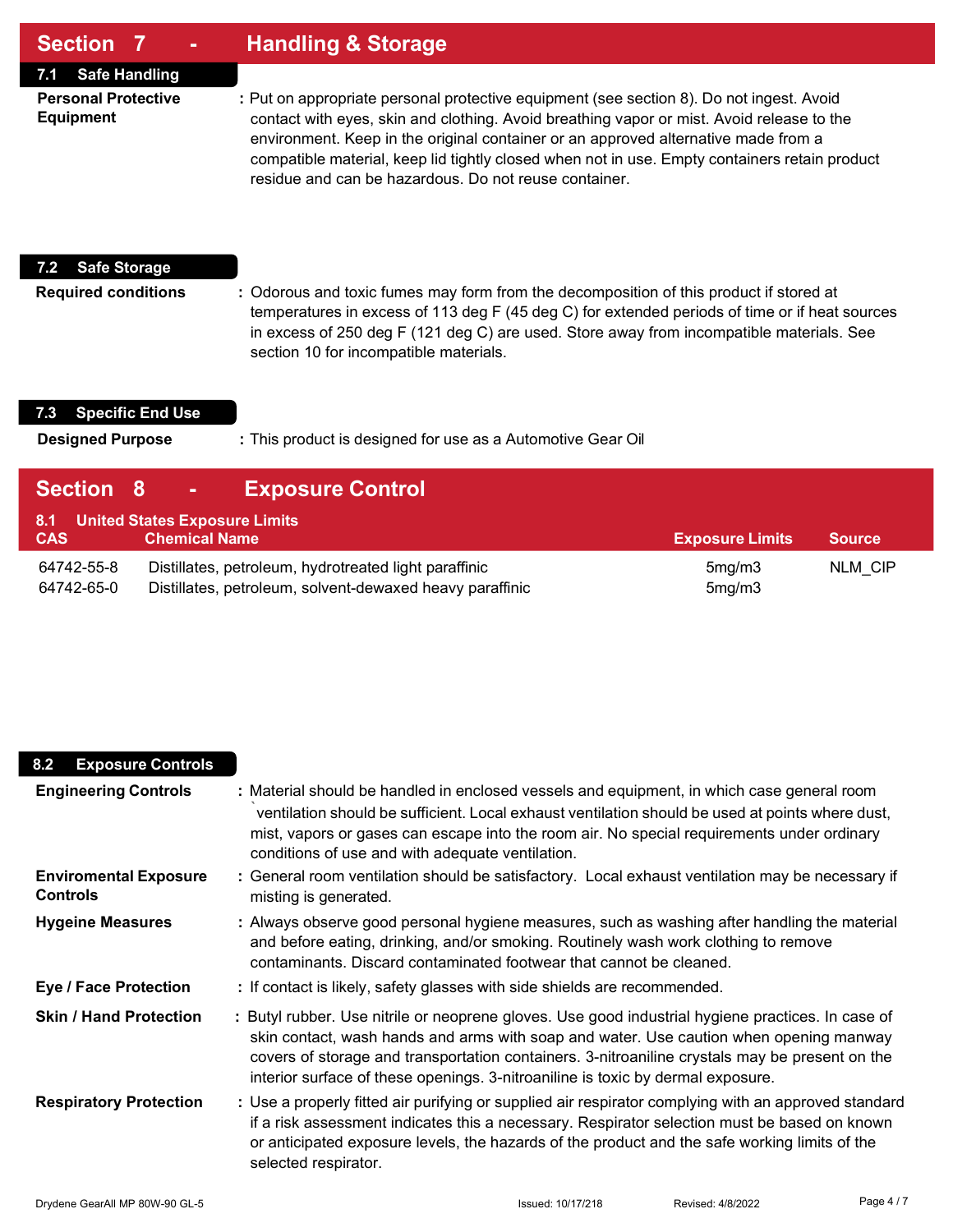### **Section 9 - Physical & Chemical Properties**

#### **9.1 Information On Basic Physical and Chemical Properties**

| <b>Physical state</b>                  | : Liquid                      |
|----------------------------------------|-------------------------------|
| Color                                  | : B&C                         |
| Odor                                   | : Characteristic of Petroleum |
| Odor threshold                         | : No Data Available           |
| рH                                     | : No Data Available           |
| <b>Freezing Point</b>                  | : No Data Available           |
| <b>Boiling Point / Range</b>           | : No Data Available           |
| <b>Flash Point COC</b>                 | : 177C                        |
| <b>Evaporation rate:</b>               | : No Data Available           |
| <b>Upper Explosive Limits (% air)</b>  | : No Data Available           |
| Lower Explosive Limits (% air)         | : No Data Available           |
| Flammability (solid, gas)              | : Not Applicable              |
| Vapor pressure                         | : <1 mm Hq                    |
| Vapor density (air=1)                  | : > 1                         |
| <b>Specific Gravity</b>                | : 0.90                        |
| <b>Auto-ignition temperature</b>       | : Not Determined              |
| <b>Decomposition temperature</b>       | : Not Determined              |
| <b>Solubility in water</b>             | : Negligible, 0-1%            |
| Partition coefficient, n-octanol/water | : No Data Available           |

# **Section 10 - Stability & Reactivity**

# **10.1 Material Analysis 10.2 Environmental Reactivity :** No Data Available **Chemical stability :** Stable Under Normal Circumstances. **Possibility of hazardous reactions :** Hazardous polymerization will not occur.

**Conditions to avoid by <b>E : Temperatures above the high flash point of this combustible material in** combination with sparks, open flames, or other sources of ignition.

- **Incompatible materials incompatible materials incompatible materials**
- **Hazardous decomposition products :** Carbon monoxide, Smoke, Carbon monoxide, sulfur oxides, aldehydes, and other petroleum decomposition products in the case of incomplete combustion. Oxides of nitrogen, phosphorus, calcium, copper, magnesium, sodium, and hydrogen sulfide may also be present

# **Section 11 - Toxicological Information**

| 11.1 Toxicological Effects |                                                                                   |
|----------------------------|-----------------------------------------------------------------------------------|
| <b>Ingestion Toxicity</b>  | : No hazard with normal usage.                                                    |
| <b>Skin Contact</b>        | : This material is likely to be slightly irritating to skin based on animal data. |
| <b>Inhalation Toxicity</b> | : No data available.                                                              |
| <b>Eye Contact</b>         | : The material is likely to be irritating to eyes based on animal data.           |

|            | 11.2 Inhalat ion Toxicity Data                        |             |              |         |         |
|------------|-------------------------------------------------------|-------------|--------------|---------|---------|
| CAS        | Chemical Name                                         | <b>Test</b> | Value        | Species | Source  |
| 64742-55-8 | Distillates, petroleum, hydrotreated light paraffinic | Inhalation  | 3900mg/m3 4h | Rat     | NLM CIP |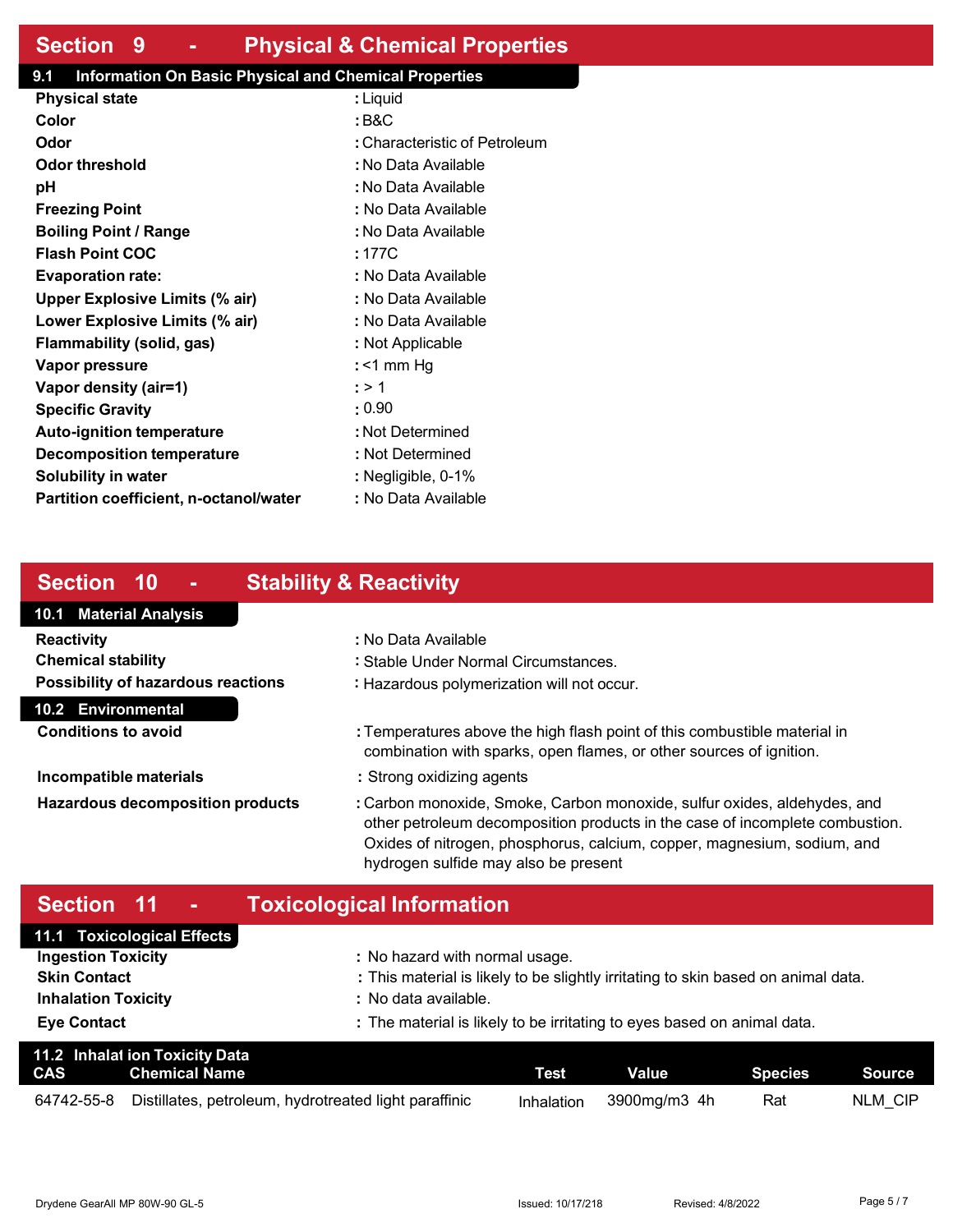| Section 11 -                                    | <b>Toxicological Information Continued</b>                                                                                                                                                              |
|-------------------------------------------------|---------------------------------------------------------------------------------------------------------------------------------------------------------------------------------------------------------|
| <b>Sensitizer</b><br><b>Mutagenicity</b>        | : No data available to indicate product or components may be a skin sensitizer.<br>: No data available to indicate product or any components present at greater<br>than 0.1% is mutagenic or genotoxic. |
| Carcinogenicity<br><b>Reproductive Toxicity</b> | : Not expected to cause cancer. This product meets the IP-346 criteria.<br>: No data available if components greater than 0.1% may cause birth defects.                                                 |
|                                                 |                                                                                                                                                                                                         |

| Section 12<br>$\sim$                                                     | <b>Ecological Information</b>                    |             |                  |                  |               |
|--------------------------------------------------------------------------|--------------------------------------------------|-------------|------------------|------------------|---------------|
| <b>12.1 Aquatic Toxicity</b>                                             |                                                  |             |                  |                  |               |
| Persistence and degradability                                            | : No Data Available.                             |             |                  |                  |               |
| <b>Bioaccumulative potential</b>                                         | : Bioconcentration may occur. No Data Available. |             |                  |                  |               |
| <b>Mobility in soil</b>                                                  | : No Data Available.                             |             |                  |                  |               |
| <b>Results of PBT and vPvB assessment</b>                                | : Not Determined.                                |             |                  |                  |               |
| Other adverse effects                                                    | : No Data Available.                             |             |                  |                  |               |
| 12.2 LC50 Toxicity Data                                                  |                                                  |             |                  |                  |               |
| <b>CAS</b><br><b>Chemical Name</b>                                       |                                                  | <b>Test</b> | <b>Value</b>     | <b>Species</b>   | <b>Source</b> |
| LC50<br>64742-55-8 Distillates, petroleum, hydrotreated light paraffinic |                                                  | 5000mg/L    | 96h Oncorhynchus | <b>IUCLID</b>    |               |
| 64742-65-0 Distillates, petroleum, solvent-dewaxed heavy paraffinic      |                                                  | <b>LC50</b> | 5000mg/L         | 96h Oncorhynchus | <b>IUCLID</b> |

| 12.3 Other Toxicity Data                                            |      |          |                          |        |
|---------------------------------------------------------------------|------|----------|--------------------------|--------|
| CAS Chemical Name                                                   | Test | Value    | <b>Species</b>           | Source |
| 64742-55-8 Distillates, petroleum, hydrotreated light paraffinic    | EC50 | 1000ma/L | 48h Daphnia magna IUCLID |        |
| 64742-65-0 Distillates, petroleum, solvent-dewaxed heavy paraffinic | EC50 | 1000mg/L | 48h Daphnia magna IUCLID |        |

| <b>Section 13</b><br>$\sim 100$                                                                                                             | <b>Disposal Considerations</b>                                                                                                                                                                                           |  |  |
|---------------------------------------------------------------------------------------------------------------------------------------------|--------------------------------------------------------------------------------------------------------------------------------------------------------------------------------------------------------------------------|--|--|
| 13.1 Waste treatment<br><b>Waste treatment methods</b><br><b>Disposal Methods</b><br><b>Waste Disposal</b><br><b>Contaminated packaging</b> | : Dispose of according to Federal, State, Local, or Provincial regulations.<br>: Recycle used oil.<br>: Use material is non-hazardous according to environmental regulations.<br>: Recycle containers whenever possible! |  |  |
| Section 14 -                                                                                                                                | <b>Transportation Information</b>                                                                                                                                                                                        |  |  |
| 14.1 U.S. Department of Transportation (DOT)                                                                                                |                                                                                                                                                                                                                          |  |  |

| 14.2. Shipping Description       | : If shipped by land in a packaging having a capacity of 3,500 gallons or more, the<br>provisions of 49 CFR, Part 130 apply. (Contains oil) International Maritime<br>Dangerous Goods (IMDG)                                                                  |                   |          |
|----------------------------------|---------------------------------------------------------------------------------------------------------------------------------------------------------------------------------------------------------------------------------------------------------------|-------------------|----------|
| 14.2. DOT Compliance Note        | : U.S. DOT compliance requirements may apply. See 49 CFR 171.22, 23 & 25.<br>Transport in bulk according to Annex II of MARPOL 73/78 and the IBC Code Not<br>applicable International Civil Aviation Org. / International Air Transport Assoc.<br>(ICAO/IATA) |                   |          |
| 14.2. DOT Compliance Requirement | : U.S. DOT compliance requirements may apply. See 49 CFR 171.22, 23, 24                                                                                                                                                                                       |                   |          |
| Drydene GearAll MP 80W-90 GL-5   | Issued: 10/17/218                                                                                                                                                                                                                                             | Revised: 4/8/2022 | Page 6/7 |